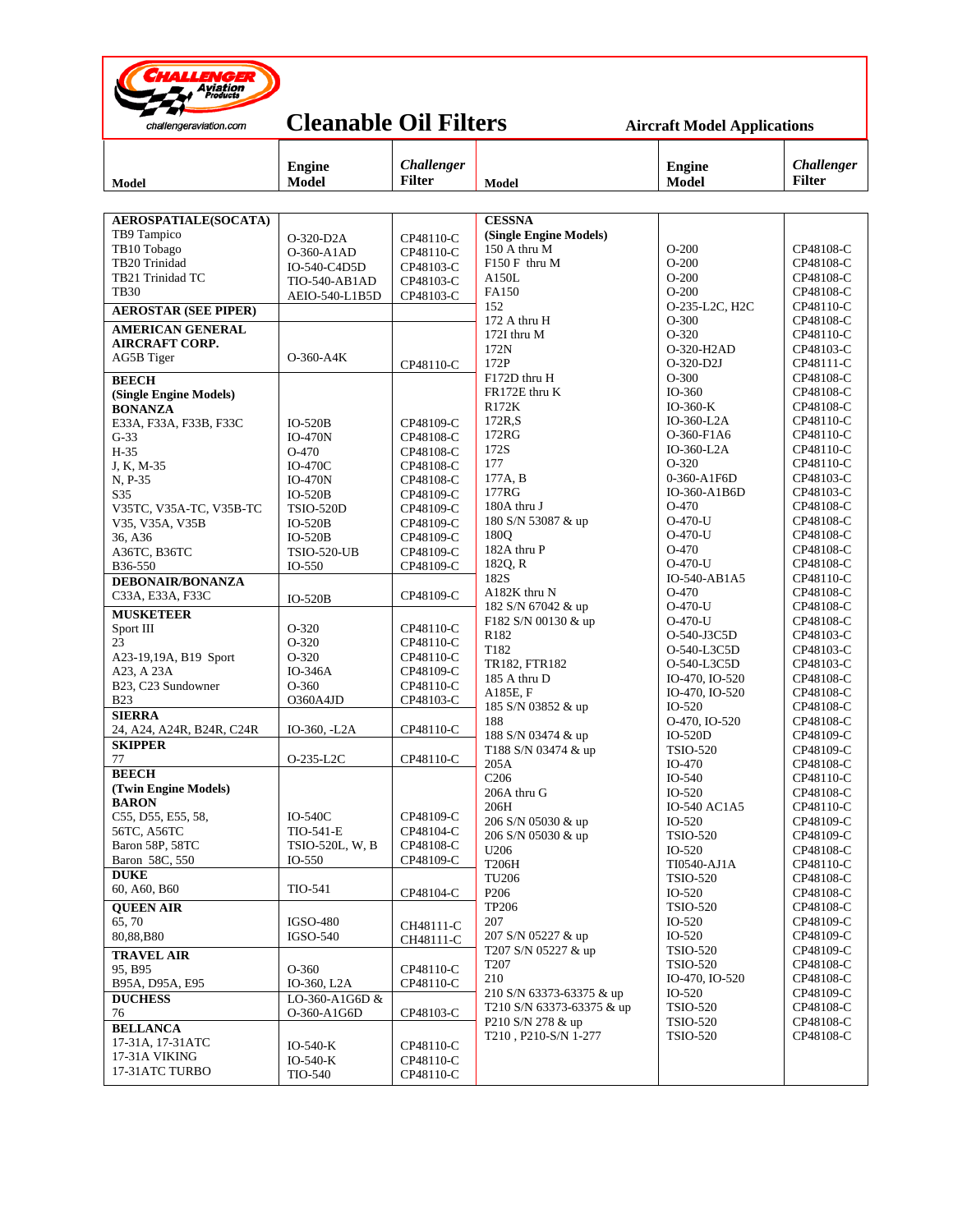

## **Cleanable Oil Filters** Aircraft Model Applications

| Model                                 | <b>Engine</b><br><b>Model</b>     | <b>Challenger</b><br><b>Filter</b> | <b>Model</b>                     | <b>Engine</b><br><b>Model</b>    | <b>Challenger</b><br><b>Filter</b> |
|---------------------------------------|-----------------------------------|------------------------------------|----------------------------------|----------------------------------|------------------------------------|
|                                       |                                   |                                    |                                  |                                  |                                    |
|                                       |                                   |                                    |                                  |                                  |                                    |
| <b>CESSNA</b><br>(Twin Engine Models) |                                   |                                    | <b>MAULE</b><br>M5-180C, MX7-180 | O-360-C, -C1F                    | CP48110-C                          |
| T303                                  | LTSIO-520-AE &                    |                                    | M5-210C                          | IO-360D,-L2A                     |                                    |
|                                       | <b>TSIO-520-AE</b>                | CP48109-C                          | M5-210TC                         | TO-360-C1A6D                     | CP48103-C                          |
| 310 C thru Q                          | IO-470                            | CP48108-C                          | M5-235C, M6-235, M7-235          | O-540-J1A5D                      | CP48103-C                          |
| 310R                                  | $IO-520-M$                        | CP48108-C                          | MX-7-235                         | O-540-W1A5D                      | CP48103-C                          |
| T310P, Q, R                           | <b>TSIO-520-B</b>                 | CP48108-C                          | <b>MOONEY AIRCRAFT</b>           |                                  |                                    |
| $320-A$                               | <b>TSIO-470</b>                   | CP48104-C                          | (Single Engine Models)           |                                  |                                    |
| 320-B, C                              | <b>TSIO-470</b>                   | CP48109-C                          | M20                              | O-320                            | CP48110-C                          |
| 320-D                                 | <b>TSIO-520</b>                   |                                    | M20A, B Mark21                   | $O-360$                          | CP48110-C                          |
| 320-D,E,F                             | <b>TSIO-520-B</b>                 | CP48108-C                          | M20D Master                      | $O-360$                          | CP48110-C                          |
| 335                                   | <b>TSIO-520-EB</b>                | CP48109-C                          | M20C Ranger                      | $O-360$                          | CP48110-C                          |
| 336                                   | IO-360                            | CP48108-C                          | M20G Statesman                   | $O-360$                          | CP48110-C                          |
| 337<br>P337, P337H                    | IO-360<br><b>TSIO-360</b>         | CP48108-C<br>CP48108-C             | M20E Chaparral                   | IO-360, L2A                      | CP48110-C                          |
| T337H                                 | <b>TSIO-360-H</b>                 | CP48108-C                          | M20F Executive<br>M20J-201       | IO-360, L2A<br>IO-360-A3B6D, L2A | CP48110-C<br>CP48103-C             |
| 340                                   | <b>TSIO-520-K</b>                 | CP48108-C                          | M20K-231                         | TSIO-360-G, LB                   | CP48108-C                          |
| 340A                                  | TSIO-520-N, -NB                   | CP48109-C                          | M20M-TLS                         | TIO-540-AFIA, B                  | CP48110-C                          |
| 401/402                               | <b>TSIO-520-E</b>                 | CP48108-C                          | M <sub>20</sub> R                | $IO-550$                         | CP48108-C                          |
| 402C                                  | <b>TSIO-520-VB</b>                | CP48109-C                          | M22 Mustang                      | TIO-541                          | CP48110-C                          |
| 404                                   | GTSIO-520-M                       | CP48108-C                          | M20K-252 TSE                     | TSIO-360-MB1                     | CP48108-C                          |
| 411-S/N 000 thru 0126                 | GTSIO-520-C                       | CP48109-C                          | <b>PIPER</b>                     |                                  |                                    |
| 411-S/N 127 and up                    | GTSIO-520-C                       | CP48109-C                          | (Single Engines Models           |                                  |                                    |
| 414, 414A                             | TSIO-520-J, -N                    | CP48108-C                          | <b>CUB</b>                       |                                  |                                    |
| 421A.B                                | GTSIO-520-D, -H                   | CP48109-C                          | PA-18 150                        | O-320                            | CP48110-C                          |
| 421C- S/N 1017 thru 1404              | $-L, -N$                          | CP48109-C                          | <b>TRI-PACER</b>                 |                                  |                                    |
| <b>Riley conversion</b>               |                                   |                                    | PA-22 150                        | O-320                            | CP48110-C                          |
| 310                                   | TIO-540-N2BD<br>LTIO-540-N2BD     | CP48103-C<br>CP48103-C             | PA-22 160                        | O-320                            | CP48110-C                          |
|                                       |                                   |                                    | <b>COMANCHE</b>                  |                                  |                                    |
| <b>CIRRUS AIRCRAFT</b>                |                                   |                                    | PA-24 180<br>PA-24 250           | $O-360$<br>O-540, IO 540         | CP48110-C<br>CP48110-C             |
| SR, SR20<br>SR22                      | <b>IO-360ES</b><br><b>IO-550N</b> | CP48108-C<br>CP48109-C             | PA-24B, PA-24C 260               | O-540, IO-540                    | CP48110-C                          |
|                                       |                                   |                                    | PA-24 Turbo 260                  | IO-540                           | CP48110-C                          |
| <b>COLUMBIA/LANCAIR</b>               |                                   |                                    | <b>PAWNEE</b>                    |                                  |                                    |
| COLUMBIA 300, 350                     | $IO-550N$                         | CP48109-C                          | PA-25 150                        | O-320                            | CP48110-C                          |
| <b>COLUMBIA 400</b>                   | <b>TSIO-550</b>                   | CP48109-C                          | A25 260                          | O-540                            | CP48110-C                          |
|                                       |                                   |                                    | PA-36 Brave                      | 6-285B                           | CP48109-C                          |
| <b>DIAMOND AIRCRAFT</b>               |                                   |                                    | PA-36-375 Brave                  | 10-720-D1C                       | CP48110-C                          |
| DA20-1C                               | $IO-240$                          | CP48108-C                          | PA-36-400 Brave                  | IO-720-D1CD                      | CP48104-C                          |
| DA40-180                              | IO-360                            | CP48110-C                          | <b>CHEROKEE, CADET</b>           |                                  |                                    |
| <b>GULFSTREAMAMERICAN</b>             |                                   |                                    | PA-28 140                        | $O-320$                          | CP48110-C                          |
| (Single Engine Models)                |                                   |                                    | PA-28 150                        | O-320                            | CP48110-C                          |
| AA-1, 1A, 1B, 1B Trainer, TR          | $2/L$ yco O-235                   | CP48110-C                          | PA-28 160, 161                   | O-320                            | CP48110-C                          |
| A1C LYNX, T-Cat                       | Lyco O-235-L                      | CP48110-C                          | PA-28 180                        | $O-360$<br>O-360-A4M             | CP48110-C                          |
| AA-5 Traveler                         | Lyco O-320-E                      | CP48110-C                          | PA-28 180, 181<br>PA-28 235      | $O-540$                          | CP48110-C<br>CP48110-C             |
| AA-5A Cheetah                         | Lyco O-320-E                      | CP48110-C                          | PA-28 151                        | O-320                            | CP48110-C                          |
| AA-5B Tiger                           | Lyco-360-A4 $K$                   | CP48110-C                          |                                  |                                  |                                    |
| Cougar                                | 2/Lyco O-320-D                    | CP48110-C                          | <b>ARROW</b>                     |                                  |                                    |
| <b>COMMANDER</b>                      |                                   |                                    | PA-28R 180                       | IO-360, L2A<br>IO-360-C1CD,L2A   | CP48110-C                          |
| (Single Engine Models)                |                                   |                                    | PA-28R 180<br>PA-28R 200         |                                  | CP48103-C                          |
| 112, 112A                             | IO-360-C, L2A                     | CP48110-C                          | Arrow II                         | $IO-360, L2A$                    | CP48110-C                          |
| 112TC                                 | TO-360-C1A6D                      | CP48103-C                          | PA-284 200                       |                                  |                                    |
| 114                                   | IO-540-T4A5D                      | CP48103-C                          | Turbo Arrow III                  | <b>TSIO-360</b>                  | CP48108-C                          |
| (Twin Engine Models)                  |                                   |                                    | PA-28-R-201T                     | TSIO-360-F1                      | CP48108-C                          |
| 500B, 500U                            | IO-540<br>TIO-540-R2AD            | CP48110-C                          |                                  |                                  |                                    |
| 700                                   |                                   | CP48103-C                          |                                  |                                  |                                    |
| <b>HELIO AIRCRAFT</b>                 |                                   |                                    |                                  |                                  |                                    |
| Helio 700                             | TIO-540-J2BD                      | CP48103-C                          |                                  |                                  |                                    |